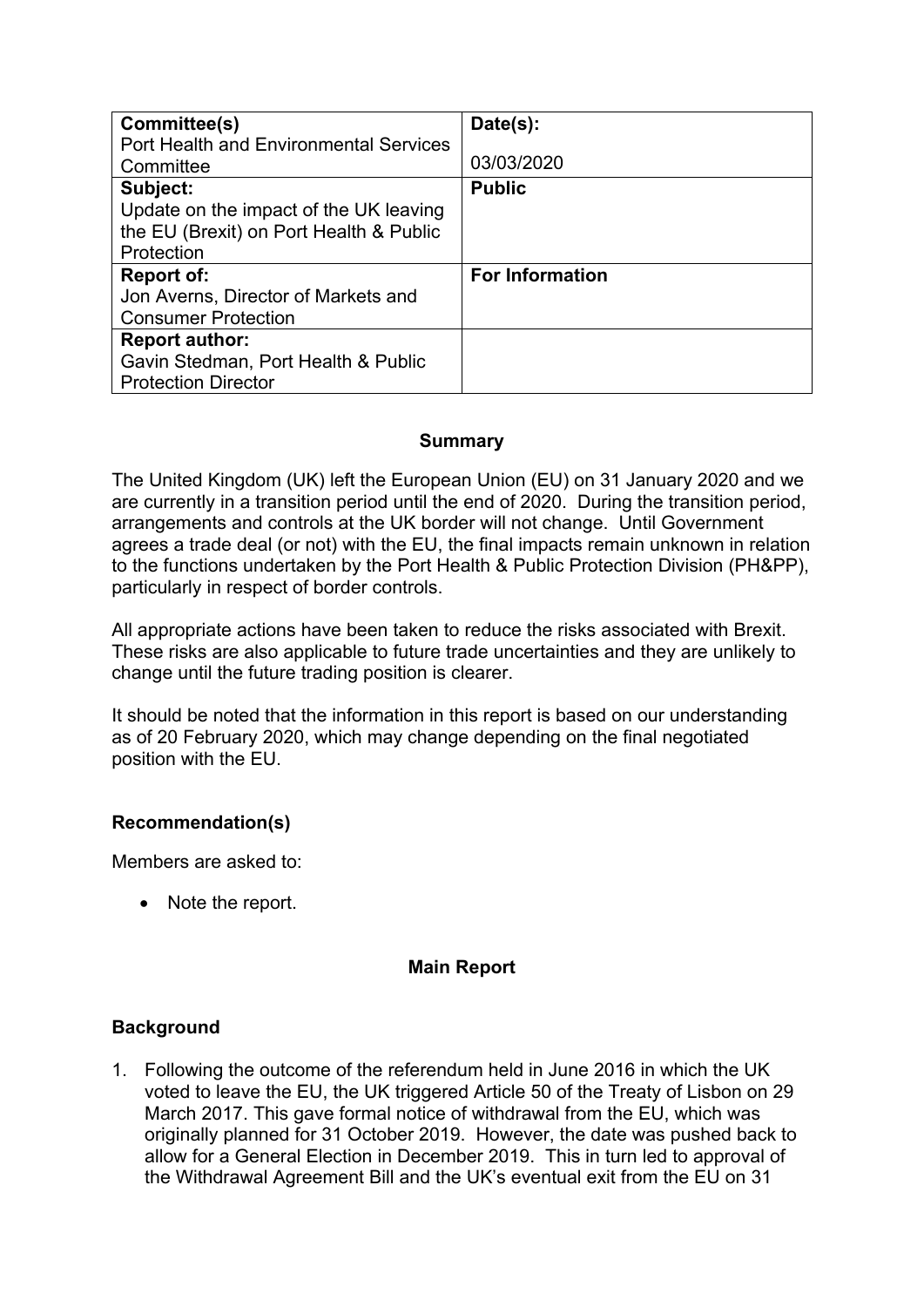January 2020. We are now in a transition period until the end of 2020, during which existing controls at the border will remain. Government is aiming to complete the relevant trade negotiations with the EU before the end of the transition period. In the reshuffle on 13 February 2020, George Eustice MP was appointed as Secretary of State for Environment, Food and Rural Affairs.

- 2. This is the seventh report to your Committee on this issue and you have previously agreed six key principles that form the basis of the approach officers have been taking when representing the City Corporation in discussions with Government and its agencies. (Appendix 1: City Corporation - Six Key Brexit Principles). These principles would also be relevant when discussing the UK's future trade deal with the EU. However, they may need to be reviewed by the Committee when the final negotiated position with the EU is clear.
- 3. Brexit remains on the Departmental Risk Register is classified as a Corporate Risk. The latter includes the 'impact of Brexit on the movement of goods through the Port Health Authority/functions'. The Department has now taken all appropriate actions to reduce the risk associated with Brexit from red to amber. These risks equally apply whilst the future trade position with the EU is unclear and the risk position will not change until such a time as the trade position is confirmed.
- 4. The Port Health Service has received sufficient funding from the Food Standards Agency (FSA) to cover all its Brexit related expenditure until 31 March 2020. However, considering the uncertain future trade position, further funding will be needed to maintain the existing resources until 2021. The Animal Health Service has generated sufficient income to cover all its Brexit preparations.
- 5. Since the UK voted to exit the EU, PH&PP officers have and continue to engage closely with Government and its agencies as well as with other interested organisations. This has recently included the Chief Executive of the FSA.

### **Current Position**

#### Withdrawal Agreement & Political Declaration

- 6. On 10 February 2020, the Government indicated that it plans to introduce import controls on EU goods at the border after the transition period ends on 31 December 2020. This means that the UK will be leaving the EU customs union and single market.
- 7. The Chancellor of the Duchy of Lancaster, Mr. Gove, confirmed all UK exports and imports will be treated equally. This will mean traders in the EU and UK will have to submit customs declarations and be liable to checks. He also confirmed that the policy easements put in place for a potential no deal exit will not be reintroduced as businesses have time to prepare. He also confirmed that there are a number of reasons for implementing import controls:
	- to keep our borders safe and secure so we know who's coming in and how often, what they are bringing in, and why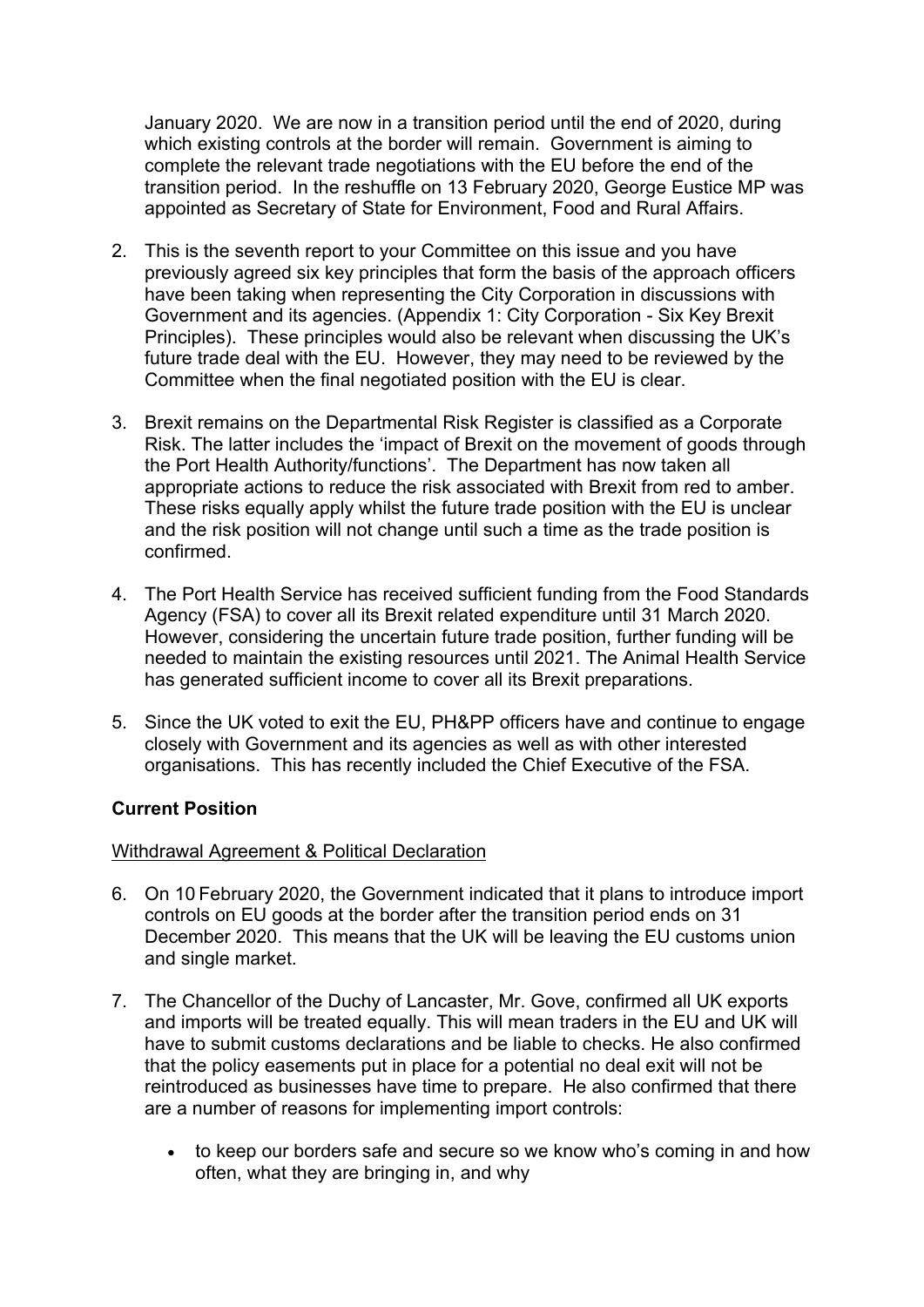- to ensure we treat all partners equally as we begin to negotiate our own trading arrangements with countries around the world
- to collect the right customs, VAT and excise duties
- the EU has said it will enforce checks on our goods entering its customs union. We will likewise enforce our own rules for goods entering the UK
- 8. It should be noted that this is the position as of 20 February 2020, which may change depending on the final negotiated position with the EU. However, the PH&PP division must ensure that it remains prepared for checks on EU goods to be undertaken at the border from 2021.

### Port Health

- 9. Currently food and feed imported into the UK from a third country is subject to Official Controls relevant to the risk that the food or feed represents; risk includes the type of product, country of origin, volume imported and previous history. These products must be imported through a Border Control Post, which is within a Customs Boundary. This is not likely to change moving forward.
- 10. EU Products are not currently subject to Official Controls, but this is now likely to change from January 2021.
- 11. As part of its Brexit preparations the service has carried out a Change Impact Assessment based on a 10%, 25% and 50% increase in work/drop in efficiency as new systems and processes settle in. Early indications were that, based on the current trade patterns and routes, checking EU food and feed would increase workloads by 25%. This could increase further if trade was displaced to ports that the City Corporation are responsible for, from other UK ports that do not have the capacity or facilities to undertake official control on high risk food and feed.
- 12. The Port Health service has been robust in its negotiations and has secured funding from the FSA to support its 'no deal' Brexit preparations in 2018/19 (£146k) and 2019/20 (£516k). The funding has been used to increase staff resource on a temporary basis to meet future demands; this includes 1 x Port Health Officer, 2 x Official Veterinarians and 3 x Port Health Technical Officers. This is a 15% increase in operational staff.
- 13. As the service aims to operate on a cost recovery basis, it is important that it secures appropriate funding for 2020/21 to ensure that it is able to maintain its current resources until the uncertainties regarding the future trade deal are clear. It would be a false economy to release staff when the FSA funding ceases at the end of March 2020, only to need the resource again from January 2021, with the added costs relating to recruitment and training. The Port Health Service has therefore extended all temporary contracts until September 2020 in the expectation that the trade position will be clear at that point to enable further resource decisions to be made.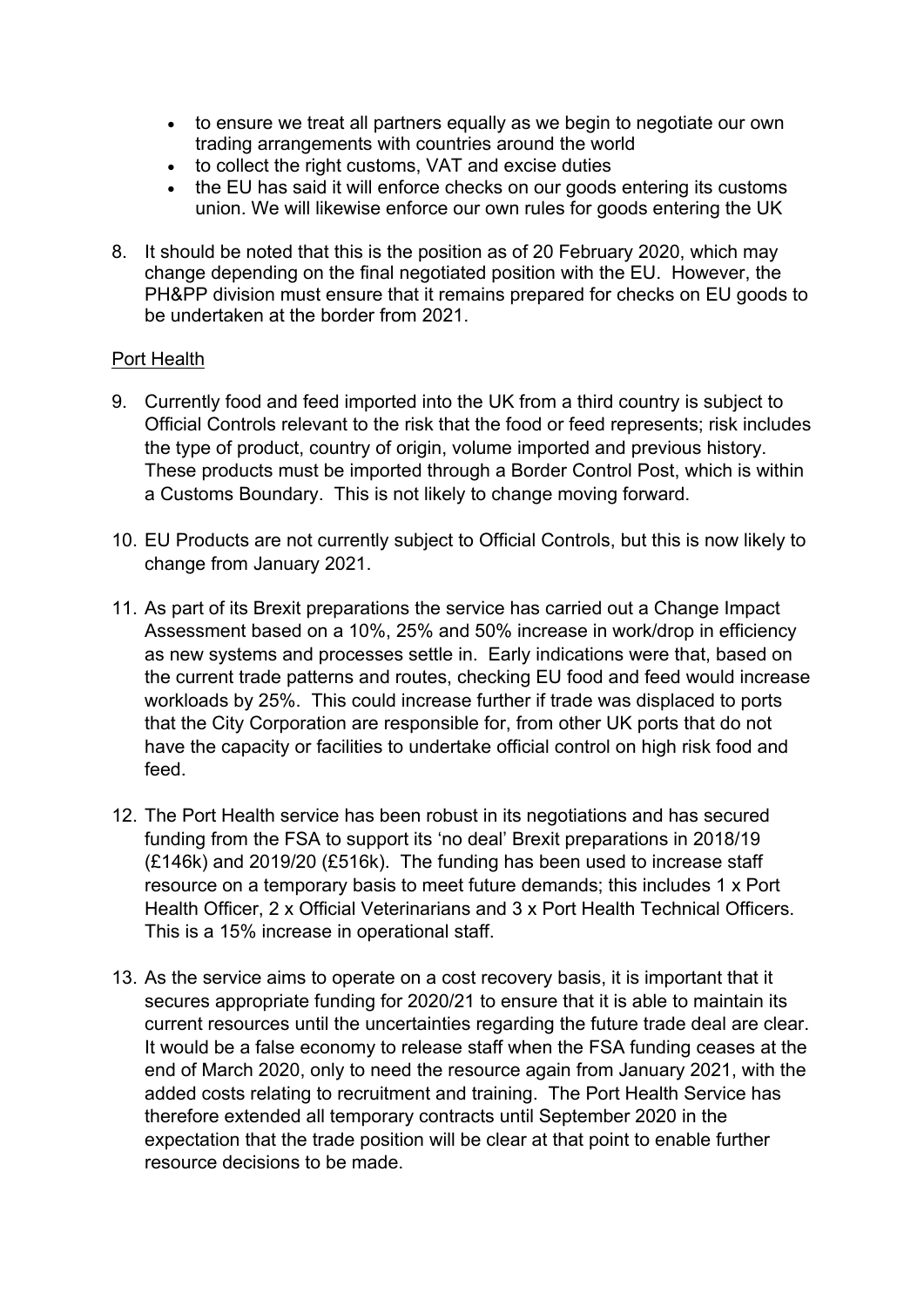14. The service is seeking further funding from the FSA to support this approach, as the approved budget does not include provision for the extension of these contracts. Although initial indications from the FSA are positive, if the service does not receive additional support it may need to draw on contingency funds. Extending contracts until September 2020 will cost approximately £215k.

#### Animal Health

- 15. The issues with live animal imports are not as challenging as those over imported food and feed, however the key concerns, which have been raised previously at this Committee include:
	- a. The Pet Travel Scheme
	- b. Companies displaced from the UK to the EU
	- c. The Convention of the International Trade in Endangered Species (CITES)
	- d. Transit animals
	- e. Increased Customs clearance times
- 16. As it is still unclear as to whether there will be an increase or decrease in resources required at Heathrow Animal Reception Centre (HARC), a number of fixed term contract employees have been recruited and depending on the outcome, their contracts could be terminated or extended. These have been funded from additional income and it is expected that this would continue to be the case if contract extensions are required. In the short term an increase in throughput is anticipated as we draw near to the end of the transition period.

### **Corporate & Strategic Implications**

- 17. The actions taken to date and the above proposals are in accordance with previous decisions taken by your Committee, the PH&PP Business Plan, the Departmental/Corporate Risk Registers.
- 18. The Government's Brexit / future trade related legislation is being monitored by the Remembrancer who will continue to facilitate appropriate representations being made and support PH&PP where possible.

#### **Implications**

19. Sufficient funding has been received for the current financial year from Government departments. This funding covers the costs of additional staffing and undertaking a range of functions to support imported food and feed controls at the borders. This funding is time limited, so the Department will continue to identify and make a case for further funding to support its preparations.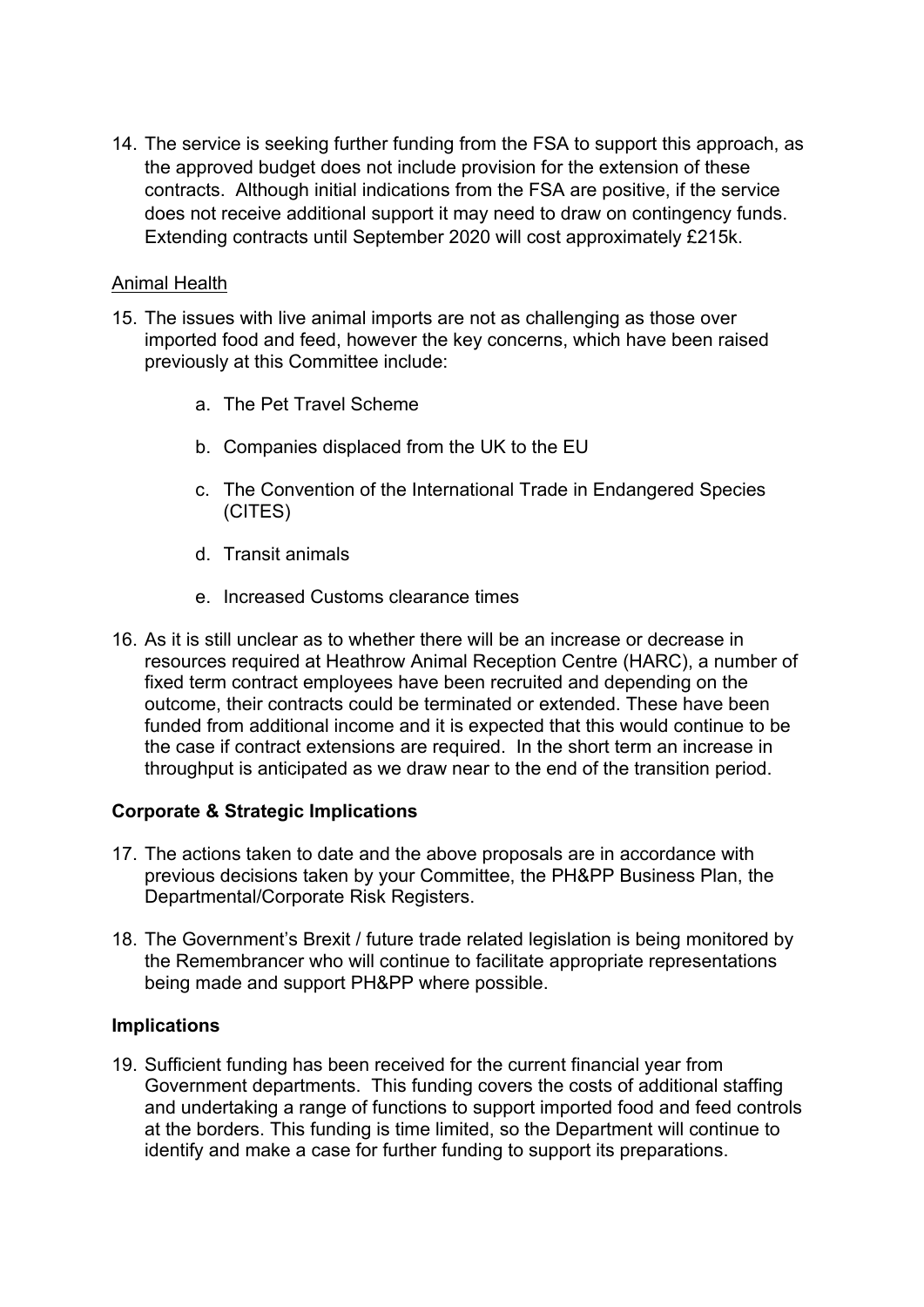## **Conclusion**

20. Officers continue to represent the interests of your Committee and the City Corporation in relation to the implications of any future trade position with the EU.

## **Appendices**

Appendix 1: City Corporation - Six Key Brexit Principles

### **Background Papers**

- Impact of the UK leaving the EU (Brexit) on Port Health & Public Protection report to Port Health & Environmental Services Committee, 19 September 2017.
- Update on the impact of the UK leaving the EU (Brexit) on Port Health & Public Protection – report to Port Health & Environmental Services **Committee** 
	- $\circ$  6 March 2018
	- o 16 July 2018
	- o 27 November 2018
	- o 24 September 2019
	- o 26 November 2019

### **Jon Averns**

Director of Markets and Consumer Protection T: 020 7332 1603 E: jon.averns@cityoflondon.gov.uk

#### **Gavin Stedman**

Port Health and Public Protection Director T: 020 7332 3438 E: [gavin.stedman@cityoflondon.gov.uk](mailto:gavin.stedman@cityoflondon.gov.uk)